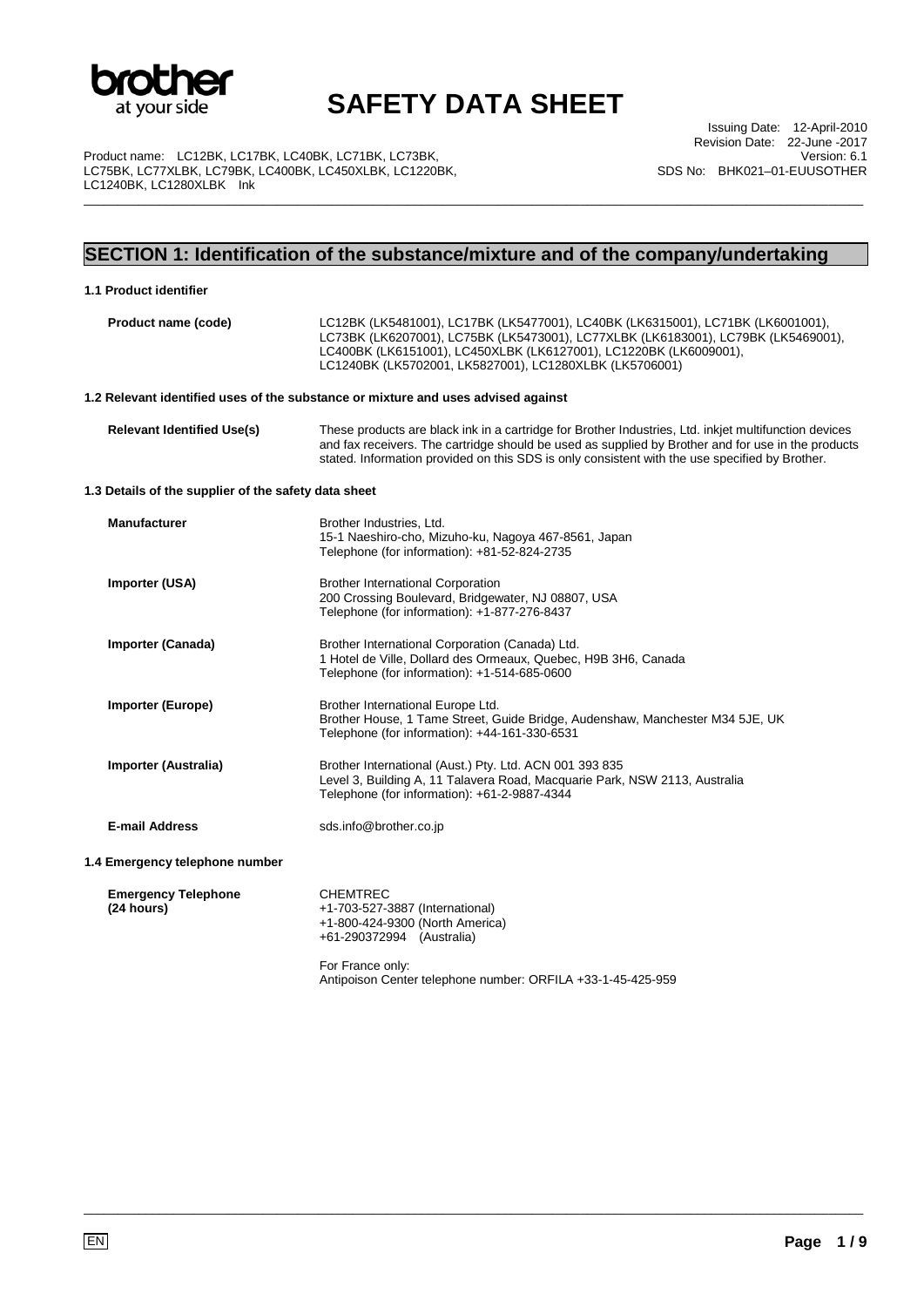

\_\_\_\_\_\_\_\_\_\_\_\_\_\_\_\_\_\_\_\_\_\_\_\_\_\_\_\_\_\_\_\_\_\_\_\_\_\_\_\_\_\_\_\_\_\_\_\_\_\_\_\_\_\_\_\_\_\_\_\_\_\_\_\_\_\_\_\_\_\_\_\_\_\_\_\_\_\_\_\_\_\_\_\_\_\_\_\_\_\_\_\_\_\_\_\_\_\_\_\_\_\_\_\_\_\_\_\_\_\_\_\_\_

Product name: LC12BK, LC17BK, LC40BK, LC71BK, LC73BK, LC75BK, LC77XLBK, LC79BK, LC400BK, LC450XLBK, LC1220BK, LC1240BK, LC1280XLBK Ink

Issuing Date: 12-April-2010 Revision Date: 22-June -2017 Version: 6.1 SDS No: BHK021–01-EUUSOTHER

### **SECTION 2: Hazards identification**

### **2.1 Classification of the substance or mixture**

**Classification according to Regulation (EC) No 1272/2008** 

Not classified as hazardous

#### **Classification according to OSHA GHS**

Not classified as hazardous

#### **Australia Classification**

Not classified as hazardous according to the criteria of NOHSC

#### **2.2 Label elements**

**Labelling according to Regulation (EC) No. 1272/2008** 

**Hazard pictograms**  None

**Signal Word** None

#### **Hazard Statements** EUH208 - Contains 1,2-benzisothiazol-3(2H)-one. May produce an allergic reaction.

**Precautionary statements** None

### **2.3 Other hazards**

This product contains no substance considered to be persistent, bioaccumulating nor toxic (PBT). This product contains no substance considered to be very persistent nor very bioaccumulating (vPvB).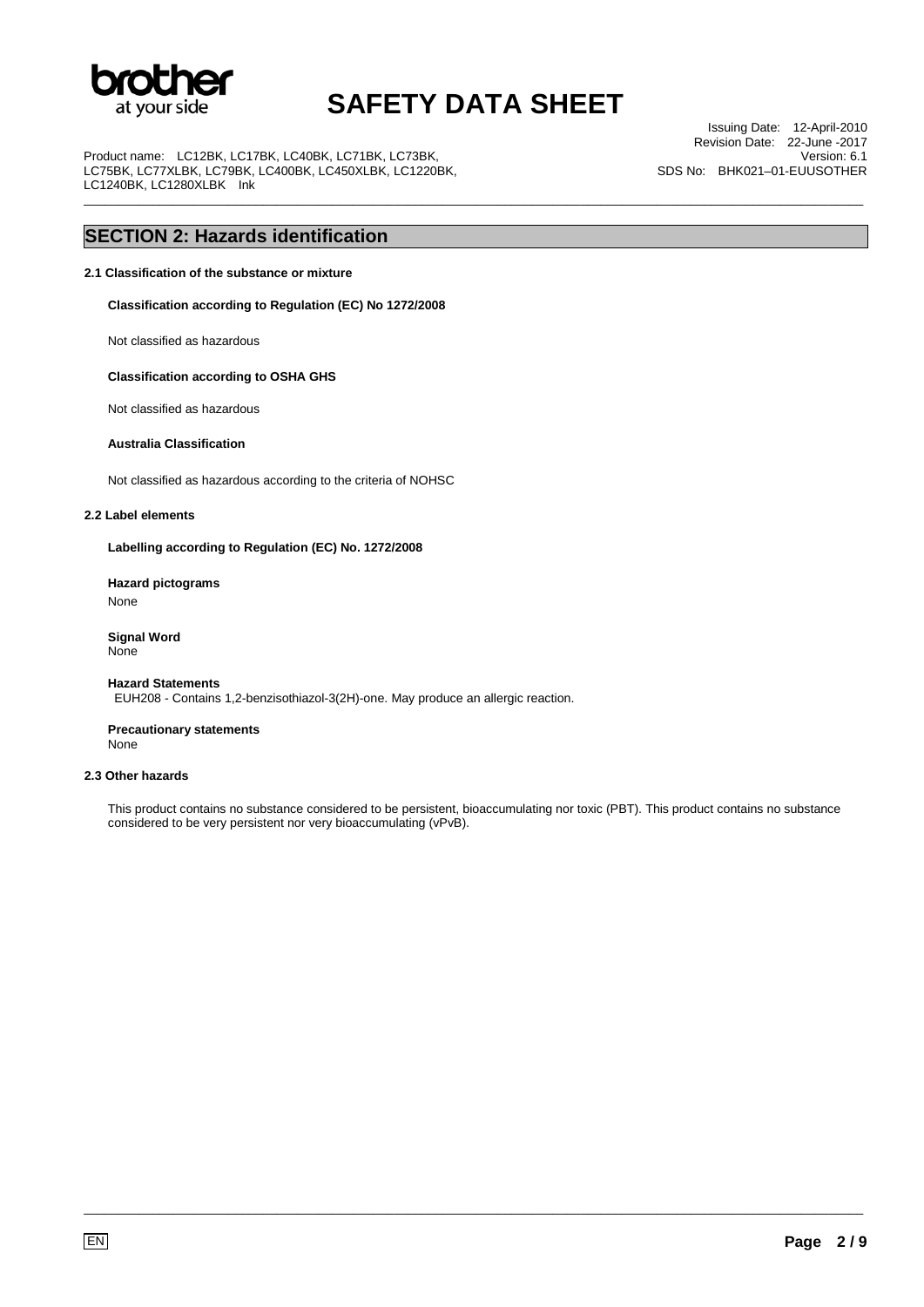

\_\_\_\_\_\_\_\_\_\_\_\_\_\_\_\_\_\_\_\_\_\_\_\_\_\_\_\_\_\_\_\_\_\_\_\_\_\_\_\_\_\_\_\_\_\_\_\_\_\_\_\_\_\_\_\_\_\_\_\_\_\_\_\_\_\_\_\_\_\_\_\_\_\_\_\_\_\_\_\_\_\_\_\_\_\_\_\_\_\_\_\_\_\_\_\_\_\_\_\_\_\_\_\_\_\_\_\_\_\_\_\_\_

Issuing Date: 12-April-2010 Revision Date: 22-June -2017 Version: 6.1 SDS No: BHK021–01-EUUSOTHER

Product name: LC12BK, LC17BK, LC40BK, LC71BK, LC73BK, LC75BK, LC77XLBK, LC79BK, LC400BK, LC450XLBK, LC1220BK, LC1240BK, LC1280XLBK Ink

### **SECTION 3: Composition/information on ingredients**

### **3.2 Mixtures**

**Description of the mixture:** Water based inkjet ink (Mixture).

| <b>Chemical Name</b>         | <b>CAS-No</b> | <b>EC-No</b> | $w/w$ %  | <b>Classification</b><br>(67/548/EEC)          | <b>Classification</b><br>(EU Reg. 1272/2008)                                                                        |
|------------------------------|---------------|--------------|----------|------------------------------------------------|---------------------------------------------------------------------------------------------------------------------|
| Glycerol                     | $56 - 81 - 5$ | 200-289-5    | $5 - 15$ | Not classified                                 | Not classified                                                                                                      |
| Carbon Black                 | 1333-86-4     | 215-609-9    | $1 - 10$ | Not classified                                 | Not classified                                                                                                      |
| Diethylene glycol            | 111-46-6      | 203-872-2    | $1 - 9$  | Xn: R22                                        | Acute Tox. 4 (H302)                                                                                                 |
| Water                        | 7732-18-5     | 231-791-2    | 60-70    | Not classified                                 | Not classified                                                                                                      |
| 1,2-benzisothiazol-3(2H)-one | 2634-33-5     | 220-120-9    | < 0.05   | Xn: R22<br>Xi: R41<br>Xi: R38<br>R43<br>N; R50 | Acute Tox. 4 (Oral), H302<br>Skin Irrit. 2. H315<br>Eye Dam. 1, H318<br>Skin Sens. 1. H317<br>Aquatic Acute 1, H400 |

For the full text of R-phrases and H-Statements see Section 16

### **SECTION 4: First aid measures**

### **4.1 Description of first aid measures**

| General advice                                                                       | If symptoms persist, obtain medical attention.                                                                                      |  |  |
|--------------------------------------------------------------------------------------|-------------------------------------------------------------------------------------------------------------------------------------|--|--|
| Inhalation                                                                           | Obtain medical attention. In case of accident by inhalation remove casualty to fresh air and keep at<br>rest.                       |  |  |
| Skin contact                                                                         | Remove contaminated clothing immediately and wash affected skin with plenty of water or soap and<br>water.                          |  |  |
| Eye contact                                                                          | Obtain medical attention. If substance has got into the eyes, immediately wash out with plenty of<br>water for at least 15 minutes. |  |  |
| Ingestion                                                                            | Obtain immediate medical attention. Wash out mouth with water and give 100-200 ml of water to<br>drink.                             |  |  |
| 4.2 Most important symptoms and                                                      | Skin contact: Repeated and/or prolonged skin contact may cause irritation.                                                          |  |  |
| effects, both acute and delayed                                                      | Eye contact: May cause eye irritation.                                                                                              |  |  |
|                                                                                      | Ingestion: Ingestion may cause irritation of the gastrointestinal tract. Unlikely route of exposure.                                |  |  |
|                                                                                      | Inhalation: Unlikely route of exposure.                                                                                             |  |  |
| 4.3 Indication of any immediate<br>medical attention and special<br>treatment needed | Treat symptomatically.                                                                                                              |  |  |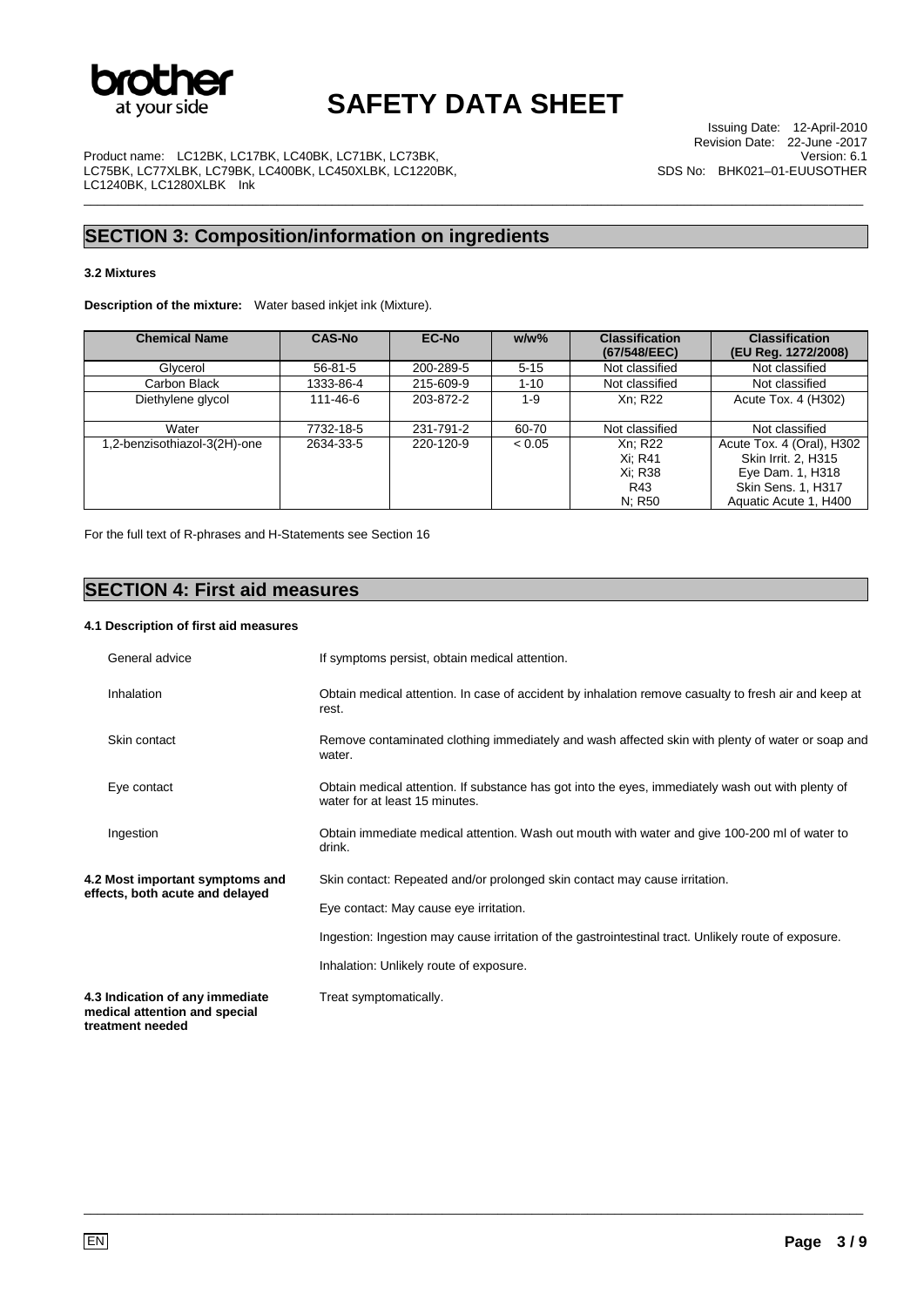

\_\_\_\_\_\_\_\_\_\_\_\_\_\_\_\_\_\_\_\_\_\_\_\_\_\_\_\_\_\_\_\_\_\_\_\_\_\_\_\_\_\_\_\_\_\_\_\_\_\_\_\_\_\_\_\_\_\_\_\_\_\_\_\_\_\_\_\_\_\_\_\_\_\_\_\_\_\_\_\_\_\_\_\_\_\_\_\_\_\_\_\_\_\_\_\_\_\_\_\_\_\_\_\_\_\_\_\_\_\_\_\_\_

Issuing Date: 12-April-2010 Revision Date: 22-June -2017 Version: 6.1 SDS No: BHK021–01-EUUSOTHER

Product name: LC12BK, LC17BK, LC40BK, LC71BK, LC73BK, LC75BK, LC77XLBK, LC79BK, LC400BK, LC450XLBK, LC1220BK, LC1240BK, LC1280XLBK Ink

## **SECTION 5: Firefighting measures 5.1 Extinguishing media**  Extinguish preferably with dry chemical, carbon dioxide, water spray, foam. Unsuitable Extinguishing Media None. **5.2 Special hazards arising from the substance or mixture**  Thermal decomposition of organic components may result in occurrence of oxides of carbon. Toxic gases may be formed upon combustion and represents a hazard to firefighters. Combustion products: See Section: 10. **5.3 Advice for firefighters** Use appropriate respirator for carbon monoxide and carbon dioxide. Wear positive pressure self-contained breathing apparatus (SCBA) during the attack phase of firefighting operations and during cleanup in enclosed or poorly ventilated areas immediately after a fire. Personnel not having suitable respiratory protection must leave the area to prevent significant exposure to toxic combustion gases from any source. **SECTION 6: Accidental release measures**

| 6.1 Personal precautions, protective<br>equipment and emergency<br>procedures | Ensure adequate ventilation. Avoid contact with eyes.                                                |
|-------------------------------------------------------------------------------|------------------------------------------------------------------------------------------------------|
| 6.2 Environmental precautions                                                 | Prevent substance entering sewers. Washings must be prevented from entering surface water<br>drains. |
| 6.3 Methods and materials for<br>containment and cleaning up                  | Wipe up with absorbent towel Wash with water to remove remaining traces of ink                       |
| 6.4 Reference to other sections                                               | For personal protection: See section 8.<br>For disposal considerations: See section 13.              |

### **SECTION 7: Handling and storage**

| 7.1 Precautions for safe handling                                   | Keep out of the reach of children. Avoid contact with skin and eyes.                                                                                                                                                    |
|---------------------------------------------------------------------|-------------------------------------------------------------------------------------------------------------------------------------------------------------------------------------------------------------------------|
| 7.2 Conditions for safe storage,<br>including any incompatibilities | Keep away from oxidizing agents.                                                                                                                                                                                        |
| 7.3 Specific end use(s)                                             | These products are black ink in a cartridge for Brother Industries, Ltd. inkjet multifunction devices<br>and fax receivers. This cartridge should be used as supplied by Brother and for use in the products<br>stated. |

## **SECTION 8: Exposure controls/personal protection**

### **8.1 Control Parameters**

#### **Occupational Exposure Limits**

| <b>Chemical Name</b>  | Glycerol<br>$56 - 81 - 5$                                                                        |  |
|-----------------------|--------------------------------------------------------------------------------------------------|--|
| <b>ACGIH TLV</b>      | TWA: 10 mg/m <sup>3</sup> mist                                                                   |  |
| <b>OSHA PEL</b>       | TWA: 15 $mg/m3$ mist, total particulate<br>TWA: 5 mg/ $\overline{m}^3$ mist, respirable fraction |  |
| <b>European Union</b> |                                                                                                  |  |
| The United Kingdom    | STEL: $30 \text{ mg/m}^3$<br>TWA: $10 \text{ mg/m}^3$                                            |  |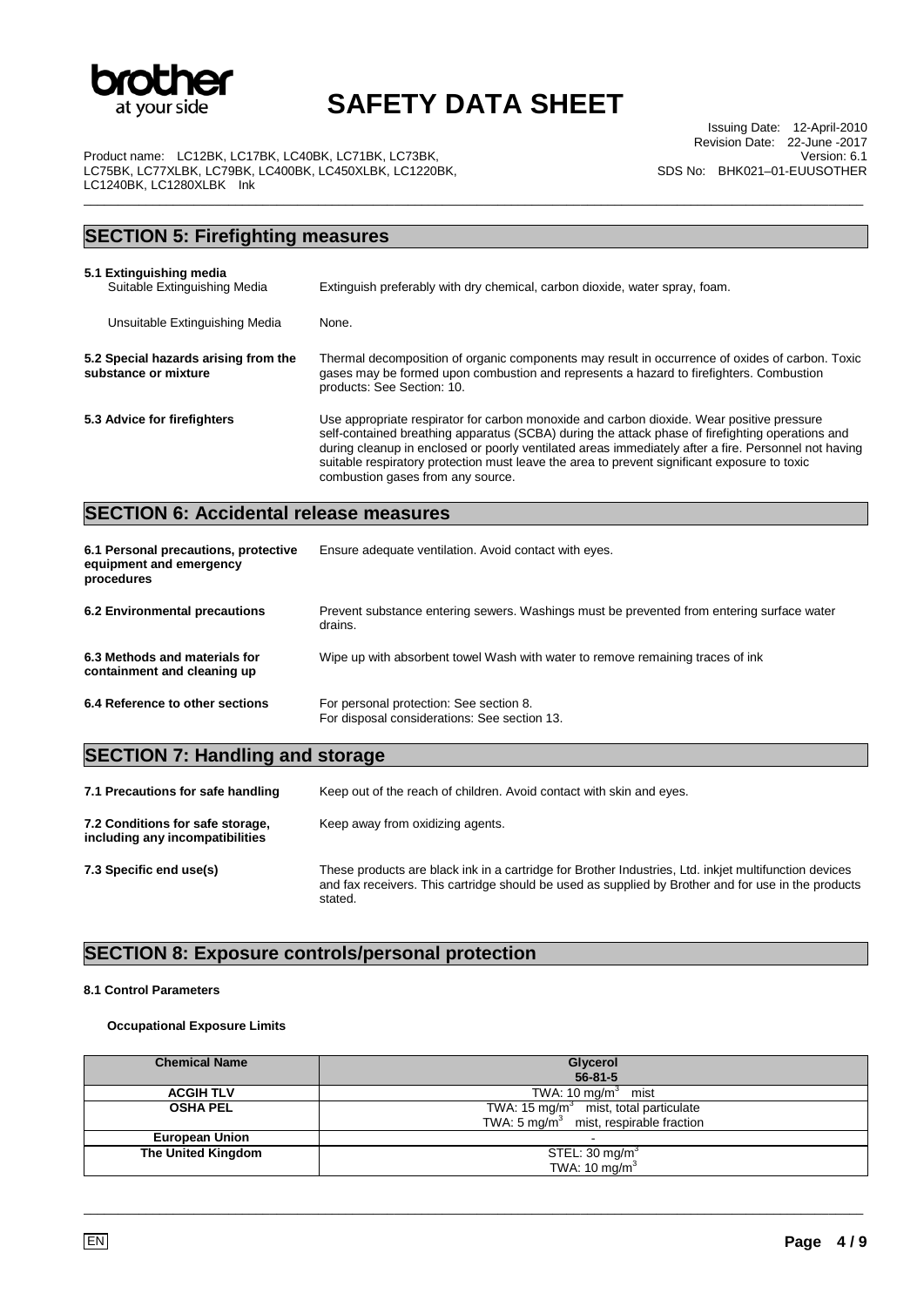

\_\_\_\_\_\_\_\_\_\_\_\_\_\_\_\_\_\_\_\_\_\_\_\_\_\_\_\_\_\_\_\_\_\_\_\_\_\_\_\_\_\_\_\_\_\_\_\_\_\_\_\_\_\_\_\_\_\_\_\_\_\_\_\_\_\_\_\_\_\_\_\_\_\_\_\_\_\_\_\_\_\_\_\_\_\_\_\_\_\_\_\_\_\_\_\_\_\_\_\_\_\_\_\_\_\_\_\_\_\_\_\_\_

Issuing Date: 12-April-2010 Revision Date: 22-June -2017 Version: 6.1 SDS No: BHK021–01-EUUSOTHER

Product name: LC12BK, LC17BK, LC40BK, LC71BK, LC73BK, LC75BK, LC77XLBK, LC79BK, LC400BK, LC450XLBK, LC1220BK, LC1240BK, LC1280XLBK Ink

| <b>France</b>             | TWA: $10 \text{ mg/m}^3$                    |
|---------------------------|---------------------------------------------|
| Spain                     | TWA: $10 \text{ mg/m}^3$                    |
| Germany                   | TWA: $50 \text{ mg/m}^3$                    |
|                           | Ceiling / Peak: 100 mg/m <sup>3</sup>       |
| Portugal                  | TWA: $10 \text{ mg/m}^3$                    |
| <b>Finland</b>            | TWA: $20 \text{ mg/m}^3$                    |
| <b>Switzerland</b>        | STEL: 100 mg/m <sup>3</sup>                 |
| Poland                    | TWA: 50 mg/ $m3$<br>TWA: 10 mg/m $3$        |
| <b>Ireland</b>            | TWA: 10 mg/m <sup>3</sup>                   |
| <b>Chemical Name</b>      | <b>Carbon Black</b>                         |
|                           | 1333-86-4                                   |
| <b>ACGIH TLV</b>          | TWA: $3 \text{ mg/m}^3$ inhalable fraction  |
| <b>OSHA PEL</b>           | TWA: $3.5 \text{ mg/m}^3$                   |
| <b>European Union</b>     |                                             |
| <b>The United Kingdom</b> | STEL: $7 \text{ mg/m}^3$                    |
|                           | TWA: $3.5 \text{ mg/m}^3$                   |
| <b>France</b>             | TWA: $3.5 \text{ mg/m}^3$                   |
| Spain                     | TWA: $3.5 \text{ mg/m}^3$                   |
| Germany                   | Carc                                        |
| Portugal                  | TWA: $3.5 \text{ mg/m}^3$                   |
| <b>Finland</b>            | TWA: $3.5 \text{ mg/m}^3$                   |
|                           | STEL: $7 \text{ mg/m}^3$                    |
| <b>Denmark</b>            | TWA: $3.5 \text{ mg/m}^3$                   |
| Poland                    | TWA: $4.0 \text{ mg/m}^3$                   |
| Norway                    | TWA: $3.5 \text{ mg/m}^3$                   |
|                           | STEL: $7 \text{ mg/m}^3$                    |
| Ireland                   | TWA: $3.5 \text{ mg/m}^3$                   |
|                           | STEL: $7 \text{ mg/m}^3$                    |
|                           |                                             |
| <b>Chemical Name</b>      | Diethylene glycol                           |
|                           | 111-46-6<br>$\sim$                          |
| <b>ACGIH TLV</b>          | $\blacksquare$                              |
| <b>OSHA PEL</b>           |                                             |
| <b>European Union</b>     |                                             |
| <b>The United Kingdom</b> | STEL: 69 ppm<br>STEL: 303 mg/m <sup>3</sup> |
|                           | TWA: 23 ppm                                 |
|                           | TWA: 101 mg/m <sup>3</sup>                  |
| Germany                   | TWA: 10 ppm                                 |
|                           | TWA: $44 \text{ mg/m}^3$                    |
|                           | Ceiling / Peak: 40 ppm                      |
|                           | Ceiling / Peak: 176 mg/m <sup>3</sup>       |
|                           |                                             |
|                           |                                             |
| <b>Denmark</b>            | TWA: 2.5 ppm                                |
|                           | TWA: 11 mg/m <sup>3</sup>                   |
| Austria                   | STEL 40 ppm                                 |
|                           | STEL 176 mg/m <sup>3</sup><br>TWA: 10 ppm   |
|                           | TWA: 44 mg/m $3$                            |
| <b>Switzerland</b>        | STEL: 40 ppm                                |
|                           | STEL: 176 mg/m <sup>3</sup>                 |
|                           | TWA: 10 ppm                                 |
|                           | TWA: $44 \text{ mg/m}^3$                    |
| Poland                    | TWA: $10 \text{ mg/m}^3$                    |
| Ireland                   | TWA: 23 ppm<br>TWA: 100 mg/m <sup>3</sup>   |

### **8.2 Exposure controls**

**Appropriate engineering controls** Good general ventilation should be sufficient under normal use.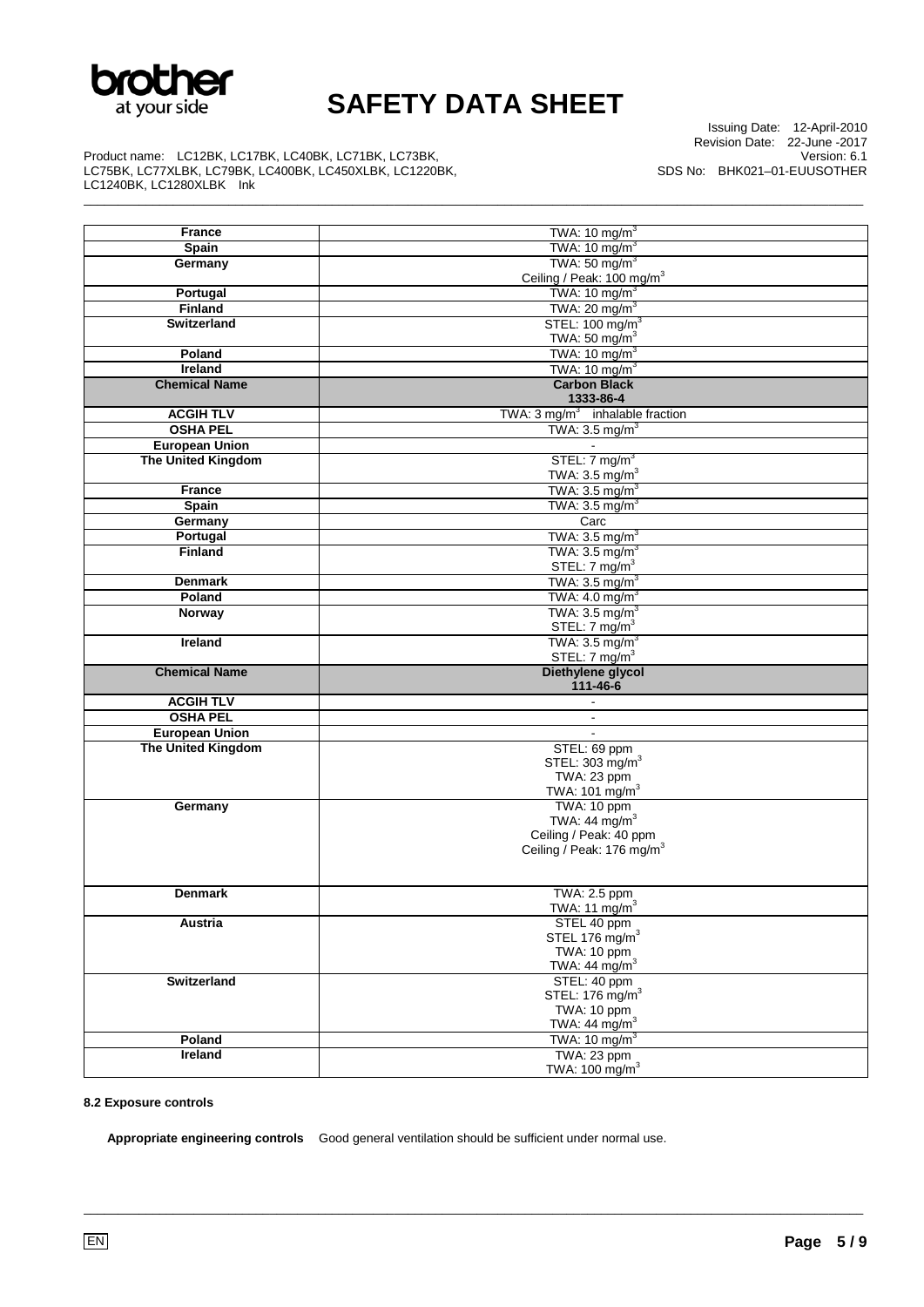

Product name: LC12BK, LC17BK, LC40BK, LC71BK, LC73BK, LC75BK, LC77XLBK, LC79BK, LC400BK, LC450XLBK, LC1220BK, LC1240BK, LC1280XLBK Ink

Issuing Date: 12-April-2010 Revision Date: 22-June -2017 Version: 6.1 SDS No: BHK021–01-EUUSOTHER

| Personal protective equipment | Not normally required. For use other than in normal operating procedures (such as in the event of<br>large spill), the following should be applied: |  |
|-------------------------------|-----------------------------------------------------------------------------------------------------------------------------------------------------|--|
| Eye Protection                | Safety goggles.                                                                                                                                     |  |
| <b>Hand Protection</b>        | Protective gloves.                                                                                                                                  |  |
| Skin and body protection      | Long sleeved clothing and long pants.                                                                                                               |  |
| Respiratory protection        | Large spillages: Wear suitable respiratory protective equipment.                                                                                    |  |
|                               |                                                                                                                                                     |  |

\_\_\_\_\_\_\_\_\_\_\_\_\_\_\_\_\_\_\_\_\_\_\_\_\_\_\_\_\_\_\_\_\_\_\_\_\_\_\_\_\_\_\_\_\_\_\_\_\_\_\_\_\_\_\_\_\_\_\_\_\_\_\_\_\_\_\_\_\_\_\_\_\_\_\_\_\_\_\_\_\_\_\_\_\_\_\_\_\_\_\_\_\_\_\_\_\_\_\_\_\_\_\_\_\_\_\_\_\_\_\_\_\_

**Environmental Exposure Controls** Avoid release to the environment.

## **SECTION 9: Physical and chemical properties**

### **9.1 Information on basic physical and chemical properties**

| Appearance                              |                      |
|-----------------------------------------|----------------------|
| Physical state                          | Liquid               |
| Color                                   | Black                |
| Odor                                    | Slight               |
| Odor Threshold                          | No information       |
| рH                                      | 7-9                  |
| Melting point/freezing point            | $-/-5$ °C            |
| Initial boiling point and boiling range | 100 $\degree$ C<br>↘ |
| <b>Flash Point</b>                      | Not less than 9      |
|                                         | ( Tag closed cเ      |
| Evaporation rate                        | No information       |
| Flammability (solid, gas)               | Not applicable       |
| Upper/lower flammability or explosive   | No information       |
| lim its                                 |                      |

on available  $n93.3$ °C cup; Cleveland open cup ) on available<br><sup>ble</sup> ion available No information available No information available  $1.0 - 1.1$  (H<sub>2</sub>O=1) Soluble (water) No information available  $>400$  °C No information available  $2 - 5$  mPa $\cdot$ s Not explosive No information available

#### **9.2 Other information**

No information available.

## **SECTION 10: Stability and reactivity**

| <b>10.1 Reactivity</b>                     | No information available.                                          |
|--------------------------------------------|--------------------------------------------------------------------|
| <b>10.2 Chemical stability</b>             | Stable.                                                            |
| 10.3 Possibility of hazardous<br>reactions | No information available.                                          |
| 10.4 Conditions to avoid                   | No information available.                                          |
| 10.5 Incompatible materials                | Strong oxidizing agents.                                           |
| 10.6 Hazardous decomposition<br>products   | Contains: Carbon monoxide (CO). Carbon dioxide (CO <sub>2</sub> ). |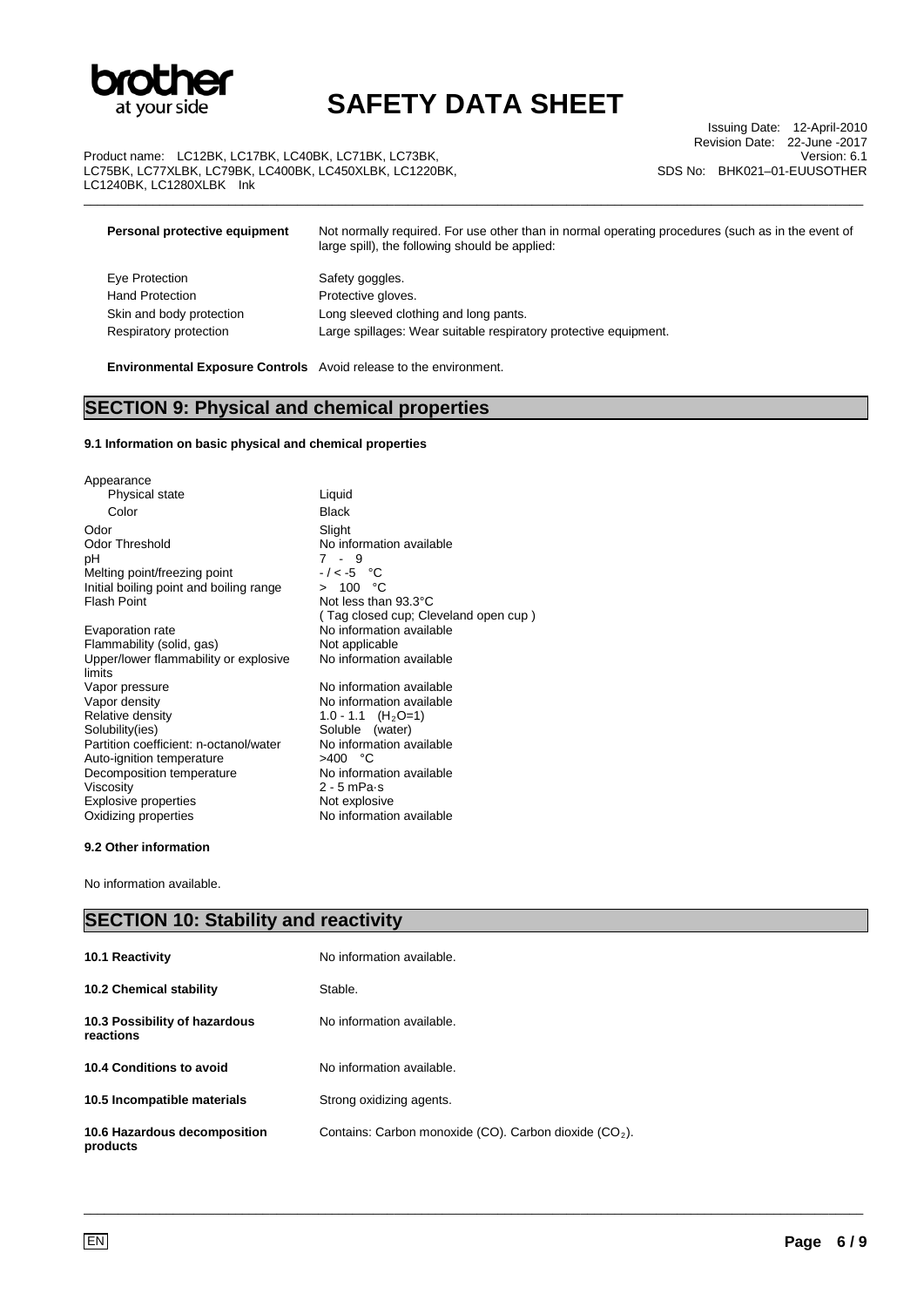

\_\_\_\_\_\_\_\_\_\_\_\_\_\_\_\_\_\_\_\_\_\_\_\_\_\_\_\_\_\_\_\_\_\_\_\_\_\_\_\_\_\_\_\_\_\_\_\_\_\_\_\_\_\_\_\_\_\_\_\_\_\_\_\_\_\_\_\_\_\_\_\_\_\_\_\_\_\_\_\_\_\_\_\_\_\_\_\_\_\_\_\_\_\_\_\_\_\_\_\_\_\_\_\_\_\_\_\_\_\_\_\_\_

Product name: LC12BK, LC17BK, LC40BK, LC71BK, LC73BK, LC75BK, LC77XLBK, LC79BK, LC400BK, LC450XLBK, LC1220BK, LC1240BK, LC1280XLBK Ink

Issuing Date: 12-April-2010 Revision Date: 22-June -2017 Version: 6.1 SDS No: BHK021–01-EUUSOTHER

# **SECTION 11: Toxicological information**

### **11.1 Information on toxicological effects**

**Acute toxicity** 

|                                                        | Other ingredients of this product have not been classified as carcinogens according to IARC<br>monographs, NTP and OSHA.                                                                                                                                                                                                                                                                                                                                                                                                                                                                                                 |
|--------------------------------------------------------|--------------------------------------------------------------------------------------------------------------------------------------------------------------------------------------------------------------------------------------------------------------------------------------------------------------------------------------------------------------------------------------------------------------------------------------------------------------------------------------------------------------------------------------------------------------------------------------------------------------------------|
| Carcinogenicity                                        | Carbon Black: In 1996, the IARC re-evaluated carbon black as a Group 2B carcinogen (possible<br>human carcinogen). This classification is given to chemicals, for which there is inadequate human<br>evidence, but sufficient animal evidence on which to base an opinion of carcinogenicity. The<br>classification is based upon the development of lung tumors in rats receiving chronic inhalation<br>exposures to free carbon black at levels that induce particle overload of the lung. Studies performed<br>in animal models other than rats did not show any association between carbon black and lung<br>tumors. |
| <b>Mutagenicity</b>                                    | Negative. (Method: OECD#471)                                                                                                                                                                                                                                                                                                                                                                                                                                                                                                                                                                                             |
| Respiratory or skin sensitisation                      | It is not a skin sensitizer. (Method: OECD#429)                                                                                                                                                                                                                                                                                                                                                                                                                                                                                                                                                                          |
| Serious eye damage/irritation                          | Minimal irritant to the eye. (Method: OECD#405)                                                                                                                                                                                                                                                                                                                                                                                                                                                                                                                                                                          |
| <b>Skin corrosion/irritation</b>                       | Non-irritant. (Method: OECD#404)                                                                                                                                                                                                                                                                                                                                                                                                                                                                                                                                                                                         |
| Inhalation<br>Eye contact<br>Skin contact<br>Ingestion | No information available.<br>No information available.<br>No information available.<br>$LD_{50}$ > 2000 mg/kg (Method OECD#420)                                                                                                                                                                                                                                                                                                                                                                                                                                                                                          |
|                                                        |                                                                                                                                                                                                                                                                                                                                                                                                                                                                                                                                                                                                                          |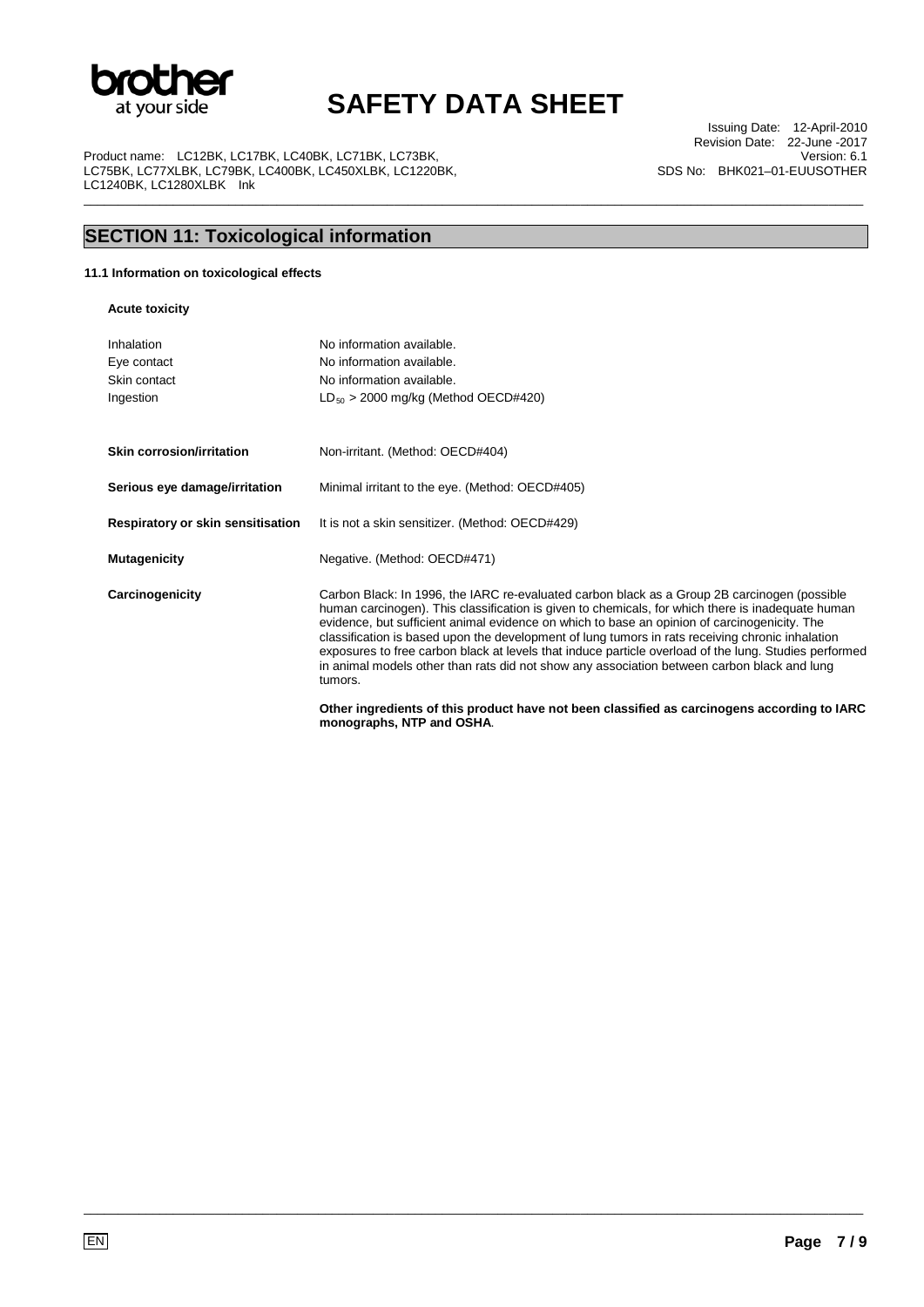

\_\_\_\_\_\_\_\_\_\_\_\_\_\_\_\_\_\_\_\_\_\_\_\_\_\_\_\_\_\_\_\_\_\_\_\_\_\_\_\_\_\_\_\_\_\_\_\_\_\_\_\_\_\_\_\_\_\_\_\_\_\_\_\_\_\_\_\_\_\_\_\_\_\_\_\_\_\_\_\_\_\_\_\_\_\_\_\_\_\_\_\_\_\_\_\_\_\_\_\_\_\_\_\_\_\_\_\_\_\_\_\_\_

Product name: LC12BK, LC17BK, LC40BK, LC71BK, LC73BK, LC75BK, LC77XLBK, LC79BK, LC400BK, LC450XLBK, LC1220BK, LC1240BK, LC1280XLBK Ink

Issuing Date: 12-April-2010 Revision Date: 22-June -2017 Version: 6.1 SDS No: BHK021–01-EUUSOTHER

# **SECTION 12: Ecological information**

### **12.1 Toxicity**

| <b>Chemical Name</b> | <b>Toxicity to algae</b> | <b>Toxicity to fish</b>            | Toxicity to daphnia and other<br>aquatic invertebrates |
|----------------------|--------------------------|------------------------------------|--------------------------------------------------------|
| Glycerol             |                          | $LC_{50}$ : 51 - 57 mL/L 96 h      | $EC_{50}$ : >500 mg/L 24 h                             |
| $56 - 81 - 5$        |                          | static (Oncorhynchus mykiss)       | (Daphnia magna)                                        |
| Carbon Black         |                          |                                    | $EC_{50}$ : >5600 mg/L 24 h                            |
| 1333-86-4            |                          |                                    | (Daphnia magna)                                        |
| Diethylene glycol    |                          | LC <sub>50</sub> : 75200 mg/L 96 h | $EC_{50}$ : 84000 mg/L 48 h                            |
| 111-46-6             |                          | flow-through (Pimephales           | (Daphnia magna)                                        |
|                      |                          | promelas)                          |                                                        |

12.2 Persistance and degradability No information available.

#### **12.3 Bioaccumulative potential**

| <b>Chemical Name</b><br>Glvcerol           |                                                                                                                                                                                                                | log Pow<br>$-1.76$ |
|--------------------------------------------|----------------------------------------------------------------------------------------------------------------------------------------------------------------------------------------------------------------|--------------------|
|                                            |                                                                                                                                                                                                                |                    |
| 12.4 Mobility in soil                      | No information available.                                                                                                                                                                                      |                    |
| 12.5 Results of PBT and vPvB<br>assessment | This product contains no substance considered to be persistent, bioaccumulating nor toxic (PBT).<br>This product contains no substance considered to be very persistent nor very bioaccumulating<br>$(vPvB)$ . |                    |
| 12.6 Other adverse effects                 | No information available.                                                                                                                                                                                      |                    |

### **SECTION 13: Disposal considerations**

**13.1 Waste treatment methods** Dispose of in accordance with Federal, State, and local regulations.

\_\_\_\_\_\_\_\_\_\_\_\_\_\_\_\_\_\_\_\_\_\_\_\_\_\_\_\_\_\_\_\_\_\_\_\_\_\_\_\_\_\_\_\_\_\_\_\_\_\_\_\_\_\_\_\_\_\_\_\_\_\_\_\_\_\_\_\_\_\_\_\_\_\_\_\_\_\_\_\_\_\_\_\_\_\_\_\_\_\_\_\_\_\_\_\_\_\_\_\_\_\_\_\_\_\_\_\_\_\_\_\_\_

# **SECTION 14: Transport information**

Not classified according to the United Nations "Recommendations on the Transport of Dangerous Goods"

| 14.1 UN Number                                                                      | None           |
|-------------------------------------------------------------------------------------|----------------|
| 14.2 UN proper shipping name                                                        | None           |
| 14.3 Transport hazard class(es)                                                     | None           |
| 14.4 Packing Group                                                                  | None           |
| 14.5 Environmental hazards                                                          | None           |
| 14.6 Special precautions for user                                                   | None           |
| 14.7 Transport in bulk according to<br>Annex II of Marpol 73/78 and the IBC<br>Code | Not applicable |

Not regulated under DOT, IMDG, IATA.